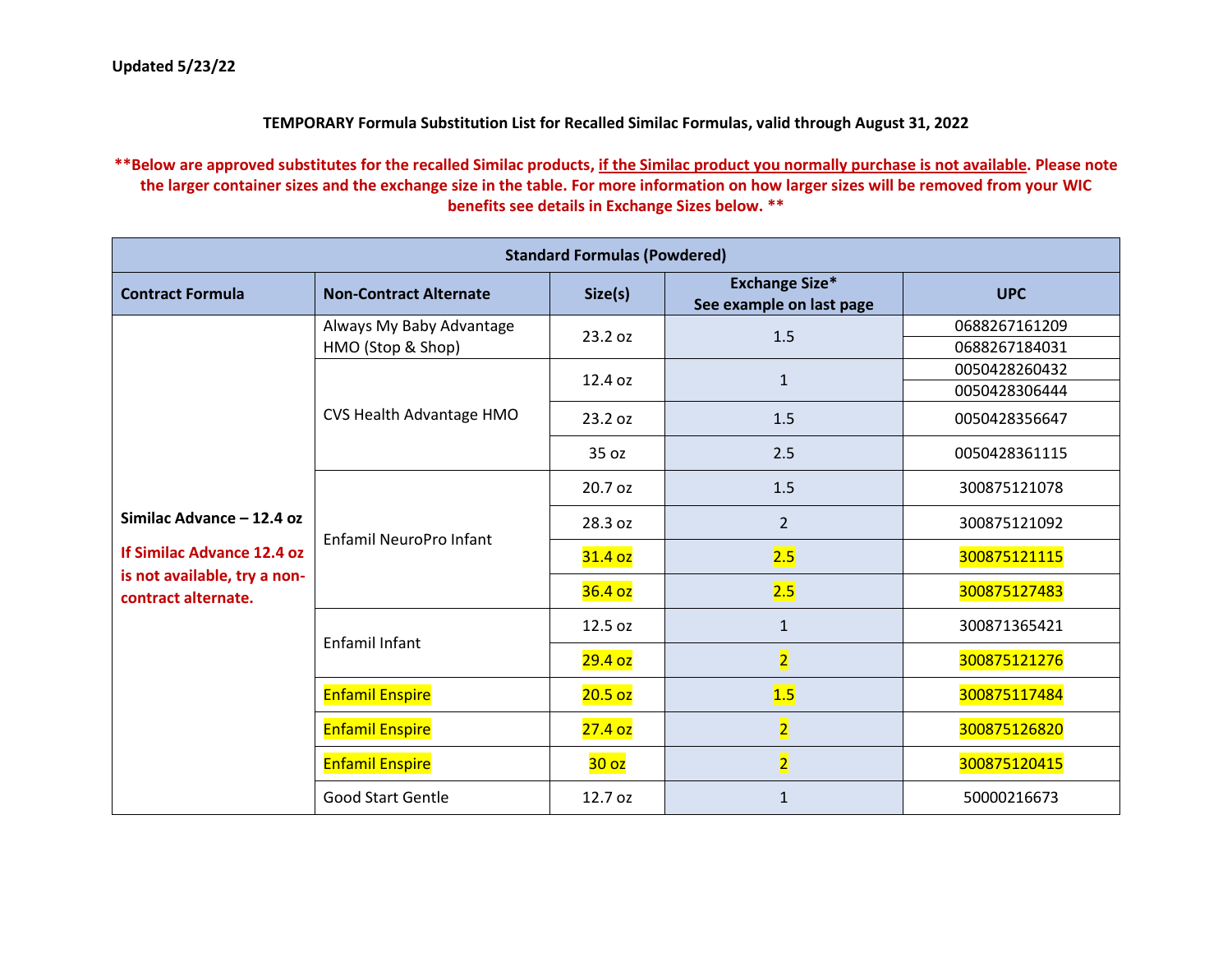|  | Gerber Good Start Gentle Pro                           | 20 oz   | 1.5          | 50000265879   |
|--|--------------------------------------------------------|---------|--------------|---------------|
|  | Infant                                                 | 32 oz   | 2.5          | 50000472635   |
|  | Good Start Gentle Supreme A2                           | 20 oz   | 1.5          | 50000378135   |
|  |                                                        | 12.4 oz | $\mathbf{1}$ | 78742058573   |
|  | Parent's Choice Advantage<br>HMO and Non-GMO (Walmart) | 23.2 oz | 1.5          | 78742018782   |
|  |                                                        | 36 oz   | 2.5          | 78742022468   |
|  |                                                        | 12.5 oz | $\mathbf{1}$ | 78742016610   |
|  | Parent's Choice Infant Non-<br>GMO (Walmart)           | 22 oz   | 1.5          | 78742067230   |
|  |                                                        | 35 oz   | 2.5          | 78742023007   |
|  | Similac 360 Total Care                                 | 30.8 oz | 2.5          | 70074681177   |
|  | Similac Advance                                        | 30.8 oz | 2.5          | 70074585864   |
|  | Similac Pro-Advance                                    | 30.8 oz | 2.5          | 70074664385   |
|  | <b>Tippy Toes Advantage</b>                            | 23.2 oz | 1.5          | 36800496613   |
|  | Premium (Price Chopper)                                | 34 oz   | 2.5          | 36800496620   |
|  | <b>Tippy Toes Infant</b>                               | 22.2 oz | 1.5          | 36800415577   |
|  | (Price Chopper)                                        | 35 oz   | 2.5          | 36800039711   |
|  | Up & Up Advantage Infant                               | 23.2 oz | 1.5          | 683744963482  |
|  | (Target)                                               | 35 oz   | 2.5          | 683744963475  |
|  | Up & Up Infant (Target)                                | 35 oz   | 2.5          | 683744963444  |
|  | Well Beginnings Advantage<br>HMO (Walgreens)           | 23.2 oz | 1.5          | 0311917212487 |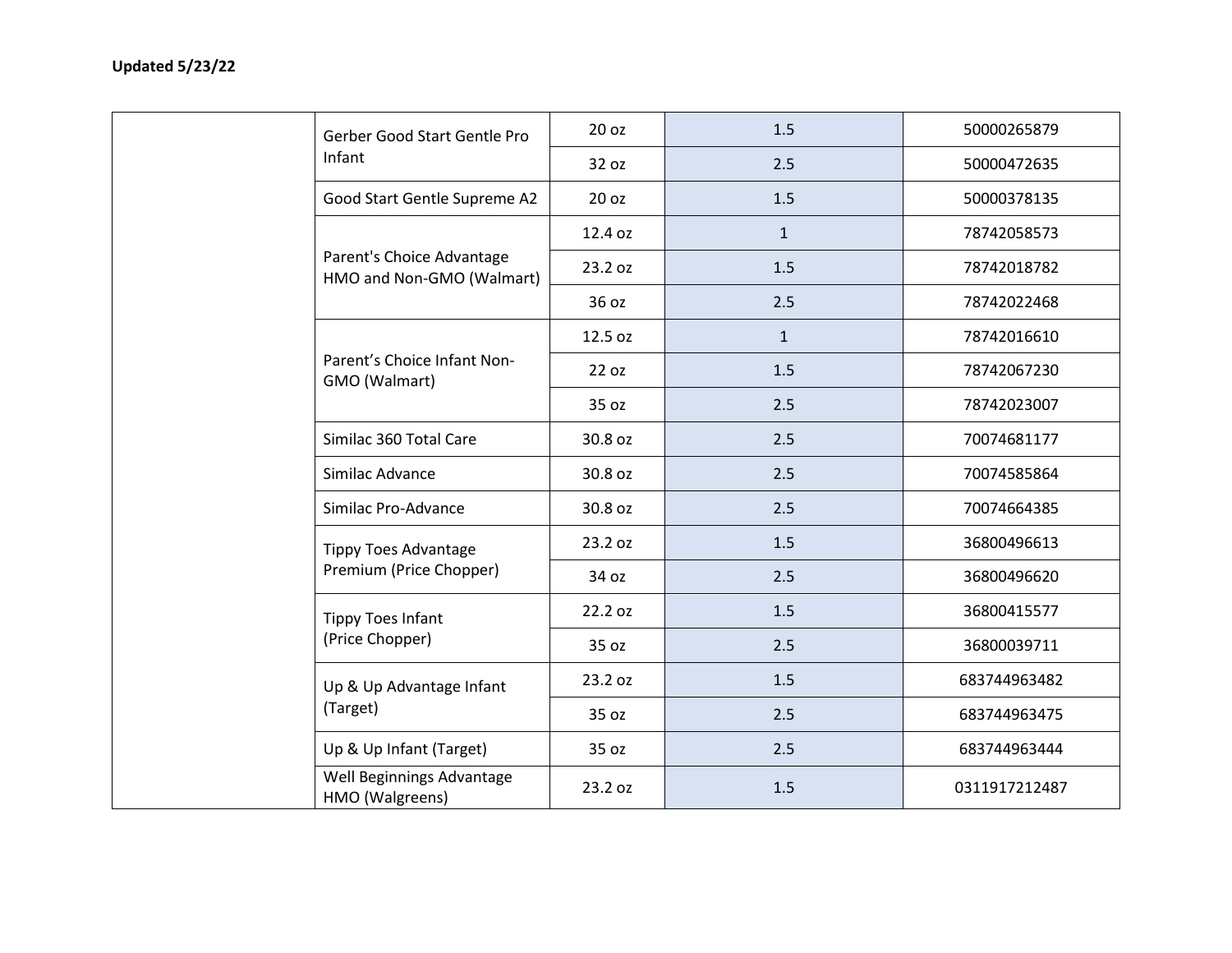| <b>Similac Advance Ready to</b><br>Feed $-32$ oz                                                                                      | <b>Enfamil NeuroPro Infant Ready</b><br>to Feed | 32                 | $\overline{\mathbf{1}}$                           | 300875121412 |  |
|---------------------------------------------------------------------------------------------------------------------------------------|-------------------------------------------------|--------------------|---------------------------------------------------|--------------|--|
| <b>Enfamil Infant Liquid</b><br><b>Similac Advance Liquid</b><br>Concentrate - 13 oz<br>Concentrate                                   |                                                 | 13 <sub>oz</sub>   | $\overline{\mathbf{1}}$                           | 300871367418 |  |
| <b>Contract Formula</b>                                                                                                               | <b>Non-Contract Alternate</b>                   | Size(s)            | <b>Exchange Size*</b><br>See example on last page | <b>UPC</b>   |  |
|                                                                                                                                       | Always My Baby Gentle<br>(Stop & Shop)          | 21.5 oz            | 1.5                                               | 688267184048 |  |
|                                                                                                                                       | <b>CVS Health Complete Comfort</b>              | 22.5 oz            | 1.5                                               | 050428533697 |  |
|                                                                                                                                       | <b>Enfamil Reguline</b>                         | 12.4 oz            | $\mathbf{1}$                                      | 300875111321 |  |
|                                                                                                                                       |                                                 | 19.5 oz            | 1.5                                               | 300875111574 |  |
|                                                                                                                                       |                                                 | 12.4 oz            | $\mathbf{1}$                                      | 300875100691 |  |
| Similac Total Comfort-<br>12.6 oz<br><b>If Similac Total Comfort</b><br>12.6 oz is not available,<br>try a non-contract<br>alternate. | <b>Enfamil Gentlease</b>                        | 19.9 oz            | 1.5                                               | 300875119785 |  |
|                                                                                                                                       |                                                 | 27.7 oz            | $\overline{2}$                                    | 300875121252 |  |
|                                                                                                                                       | Enfamil NeuroPro Gentlease                      | 19.5 oz            | 1.5                                               | 300875121191 |  |
|                                                                                                                                       |                                                 | 27.5 oz            | $\overline{2}$                                    | 300875121214 |  |
|                                                                                                                                       |                                                 | 30.4 <sub>oz</sub> | $\overline{\mathbf{2}}$                           | 300875121238 |  |
|                                                                                                                                       | <b>Enfamil Enspire Gentlease</b>                | 29 <sub>oz</sub>   | $\overline{\mathbf{2}}$                           | 300875123553 |  |
|                                                                                                                                       |                                                 | 12.4 oz            | $\mathbf{1}$                                      | 50000624003  |  |
|                                                                                                                                       | Gerber Good Start Soothepro                     | 19.4 oz            | 1.5                                               | 50000487226  |  |
|                                                                                                                                       |                                                 | 30.6 oz            | 2.5                                               | 50000494989  |  |
|                                                                                                                                       |                                                 | 12 oz              | $\mathbf{1}$                                      | 78742012650  |  |
|                                                                                                                                       | <b>Parent's Choice Gentle</b><br>(Walmart)      | 21.5 oz            | 1.5                                               | 78742067223  |  |
|                                                                                                                                       |                                                 | 34 oz              | 2.5                                               | 78742022475  |  |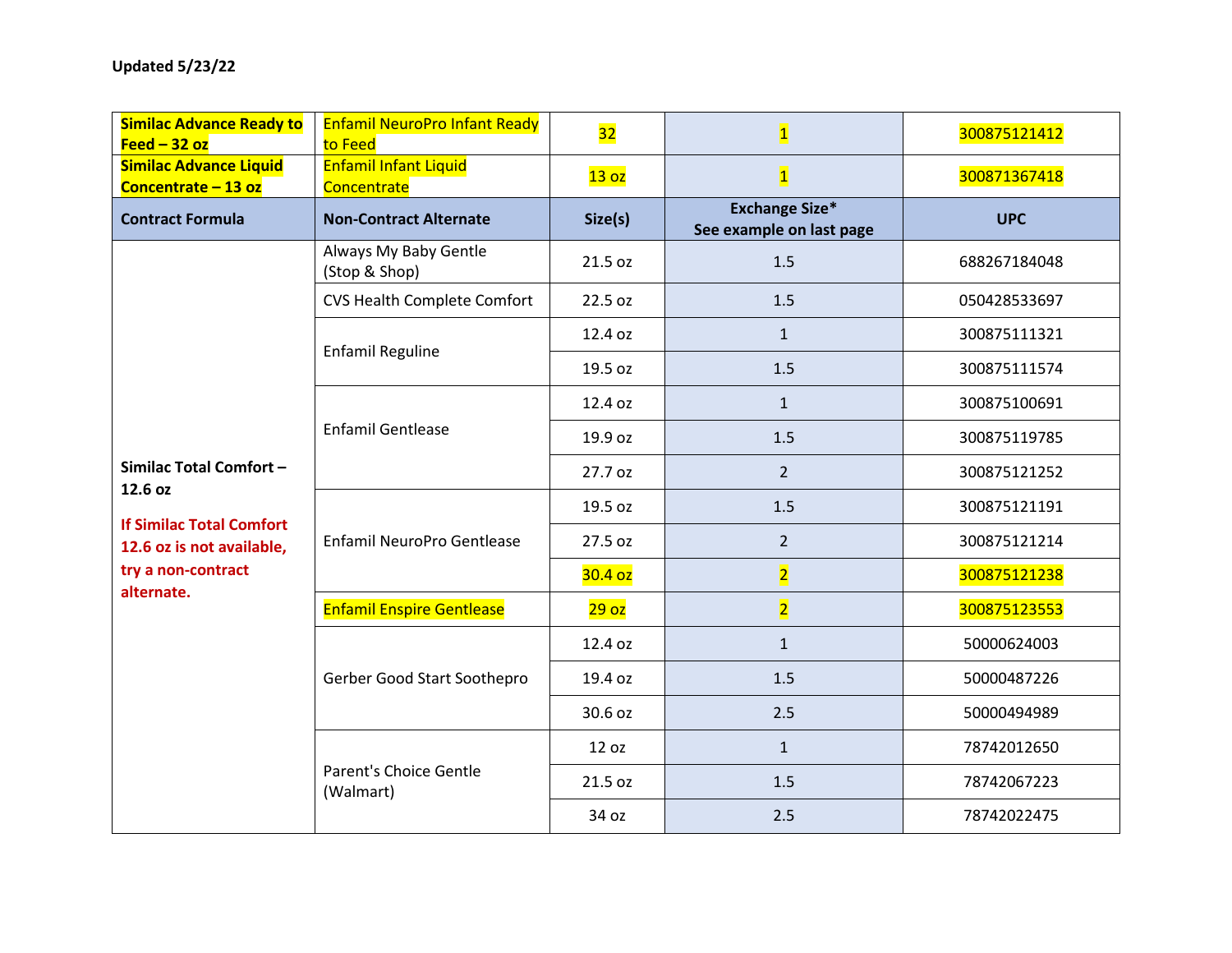|                                                                                                                          | Similac Pro-Total Comfort                           | 29.8 oz                                   | 2.5                                               | 70074669380   |  |
|--------------------------------------------------------------------------------------------------------------------------|-----------------------------------------------------|-------------------------------------------|---------------------------------------------------|---------------|--|
|                                                                                                                          | Parent's Choice Complete                            | 22.5 oz                                   | 1.5                                               | 681131350198  |  |
|                                                                                                                          | Comfort (Walmart)                                   | 29.8 oz                                   | $\overline{2}$                                    | 681131350204  |  |
|                                                                                                                          | <b>Tippy Toes Gentle</b>                            | 21.5 oz                                   | 1.5                                               | 36800415584   |  |
|                                                                                                                          | (Price Chopper)                                     | 33.2 oz                                   | 2.5                                               | 36800039728   |  |
|                                                                                                                          | Up & Up Gentle Non-GMO                              | 21.5 oz                                   | 1.5                                               | 683744963413  |  |
|                                                                                                                          | (Target)                                            | 33.2 oz                                   | $\overline{2}$                                    | 683744963420  |  |
|                                                                                                                          | Up & Up Complete Comfort<br>(Target)                | 29.8 oz                                   | $\overline{2}$                                    | 683744964137  |  |
|                                                                                                                          | <b>Well Beginnings Gentle</b>                       | 21.5 <sub>oz</sub>                        | 1.5                                               | 311917212500  |  |
| <b>Contract Formula</b>                                                                                                  | <b>Non-Contract Alternate</b>                       | Size(s)                                   | <b>Exchange Size*</b><br>See example on last page | <b>UPC</b>    |  |
|                                                                                                                          | Always My Baby Sensitivity<br>Premium (Stop & Shop) | 22.5 oz                                   | 1.5                                               | 688267184055  |  |
| Similac Sensitive - 12.5 oz<br><b>If Similac Sensitive 12.5</b><br>oz is not available, try a<br>non-contract alternate. | <b>CVS Health Sensitivity</b>                       | 22.5 oz                                   | 1.5                                               | 0050428430316 |  |
|                                                                                                                          |                                                     | 33.2 oz                                   | 2.5                                               | 050428534144  |  |
|                                                                                                                          |                                                     | 19.5 oz                                   | 1.5                                               | 300875124529  |  |
|                                                                                                                          | Enfamil NeuroPro Sensitive<br>Powder                | 29.4 oz box<br>$(2 - 14.7$ oz<br>pouches) | $\overline{2}$                                    | 300875124543  |  |
|                                                                                                                          | Similac 360 Total Care<br>Sensitive                 | 30.2 oz                                   | 2.5                                               | 70074681238   |  |
|                                                                                                                          | Similac Pro-Sensitive                               | 29.8 oz                                   | $\overline{2}$                                    | 70074664408   |  |
|                                                                                                                          | Similac Sensitive                                   | 29.8 oz                                   | $\overline{2}$                                    | 70074629520   |  |
|                                                                                                                          | Parent's Choice Sensitivity<br>HMO (Walmart)        | 12 oz                                     | $\mathbf{1}$                                      | 78742032542   |  |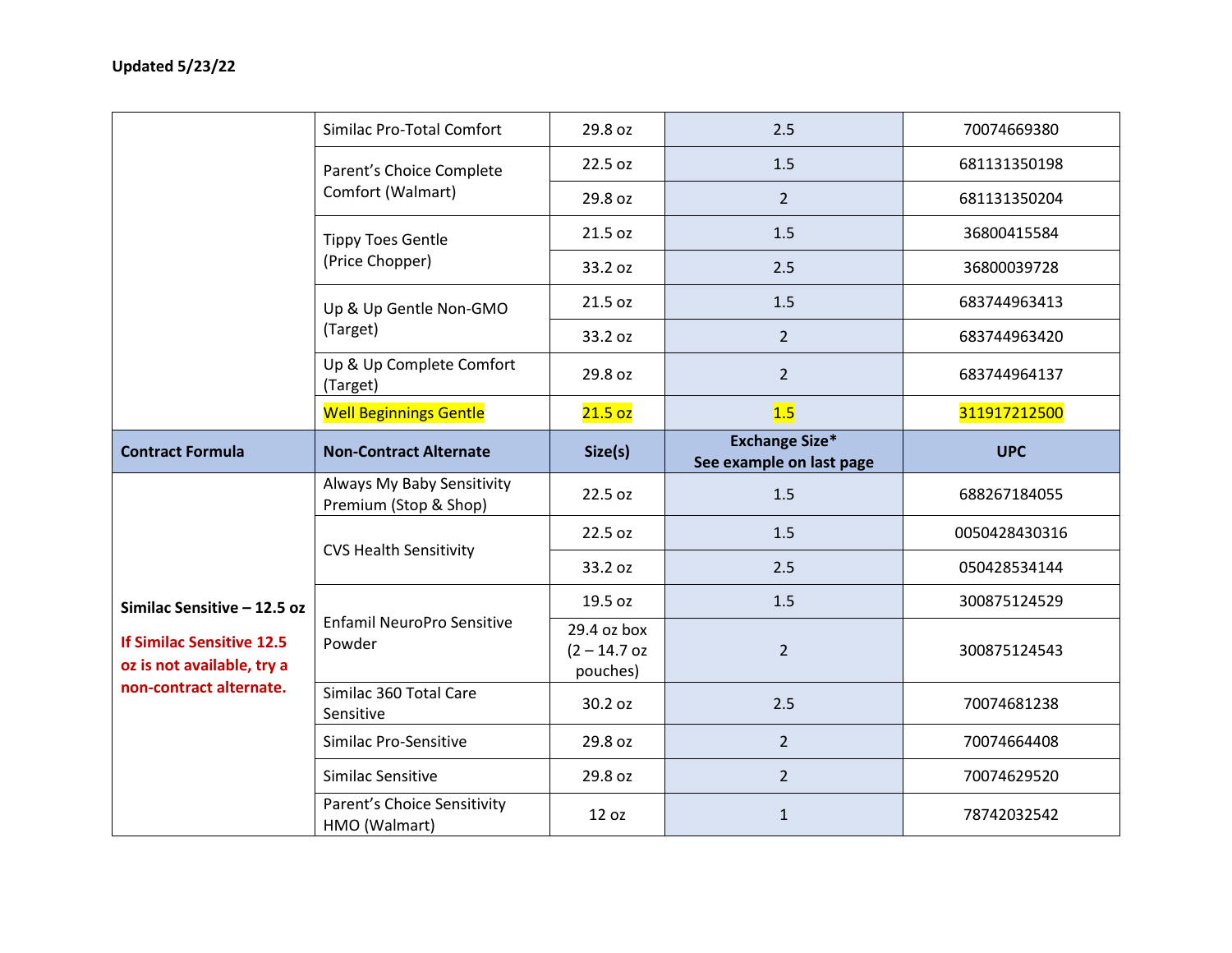|                                                     | Parent's Choice Sensitivity                               |                                  | 22.5 oz                                                             | 1.5                                               | 78742067322   |  |
|-----------------------------------------------------|-----------------------------------------------------------|----------------------------------|---------------------------------------------------------------------|---------------------------------------------------|---------------|--|
|                                                     | Non-GMO (Walmart)                                         |                                  | 33.2 oz                                                             | $\overline{2}$                                    | 78742032559   |  |
|                                                     | <b>Tippy Toes Sensitivity Premium</b><br>(Price Chopper)  |                                  | 22.5 oz                                                             | 1.5                                               | 36800496637   |  |
|                                                     | Up & Up Sensitivity Non-GMO<br>(Target)                   |                                  | 33.2 oz                                                             | $\overline{2}$                                    | 683744963451  |  |
|                                                     | Up & Up Sensitivity (Target)                              |                                  | 22.5 oz                                                             | 1.5                                               | 683744963468  |  |
|                                                     | Well Beginnings Sensitivity<br>Non-GMO (Walgreens)        |                                  | 22.5 oz                                                             | 1.5                                               | 0311917212494 |  |
| <b>Similac Sensitive Ready to</b><br>Feed $-32$ oz  | <b>Enfamil NeuroPro Gentlease</b><br><b>Ready to Feed</b> |                                  | 32 oz                                                               | $\overline{\mathbf{1}}$                           | 300875115626  |  |
| <b>Contract Formula</b>                             | <b>Non-Contract Alternate</b>                             |                                  | Size(s)                                                             | <b>Exchange Size*</b><br>See example on last page | <b>UPC</b>    |  |
|                                                     | Parent's Choice AR Powder<br>(Walmart)                    |                                  | 32.2 oz                                                             | $\overline{2}$                                    | 681131130776  |  |
| *Similac Spit Up - 12.5 oz                          |                                                           |                                  | 12.9 oz                                                             | $\mathbf{1}$                                      | 300870201423  |  |
| If Similac Spit Up 12.5 oz                          | Enfamil AR                                                |                                  | 19.5 oz                                                             | 1.5                                               | 300870201652  |  |
| is not available, try a non-<br>contract alternate. |                                                           |                                  | 27.4 <sub>oz</sub>                                                  | $\overline{2}$                                    | 300875121238  |  |
|                                                     |                                                           |                                  | 30.4 <sub>oz</sub>                                                  | $\overline{2}$                                    | 300875100967  |  |
|                                                     | Up & Up Added Rice Starch<br>(Target)                     |                                  | 32.3 oz                                                             | $\overline{2}$                                    | 683744963406  |  |
| <b>Special Formulas (All Powdered Can Sizes)</b>    |                                                           |                                  |                                                                     |                                                   |               |  |
| *EleCare®                                           |                                                           | *Medical Documentation required. |                                                                     |                                                   |               |  |
| *Alimentum®                                         |                                                           |                                  | Contact your health care provider and your local agency WIC office. |                                                   |               |  |
|                                                     |                                                           |                                  |                                                                     |                                                   |               |  |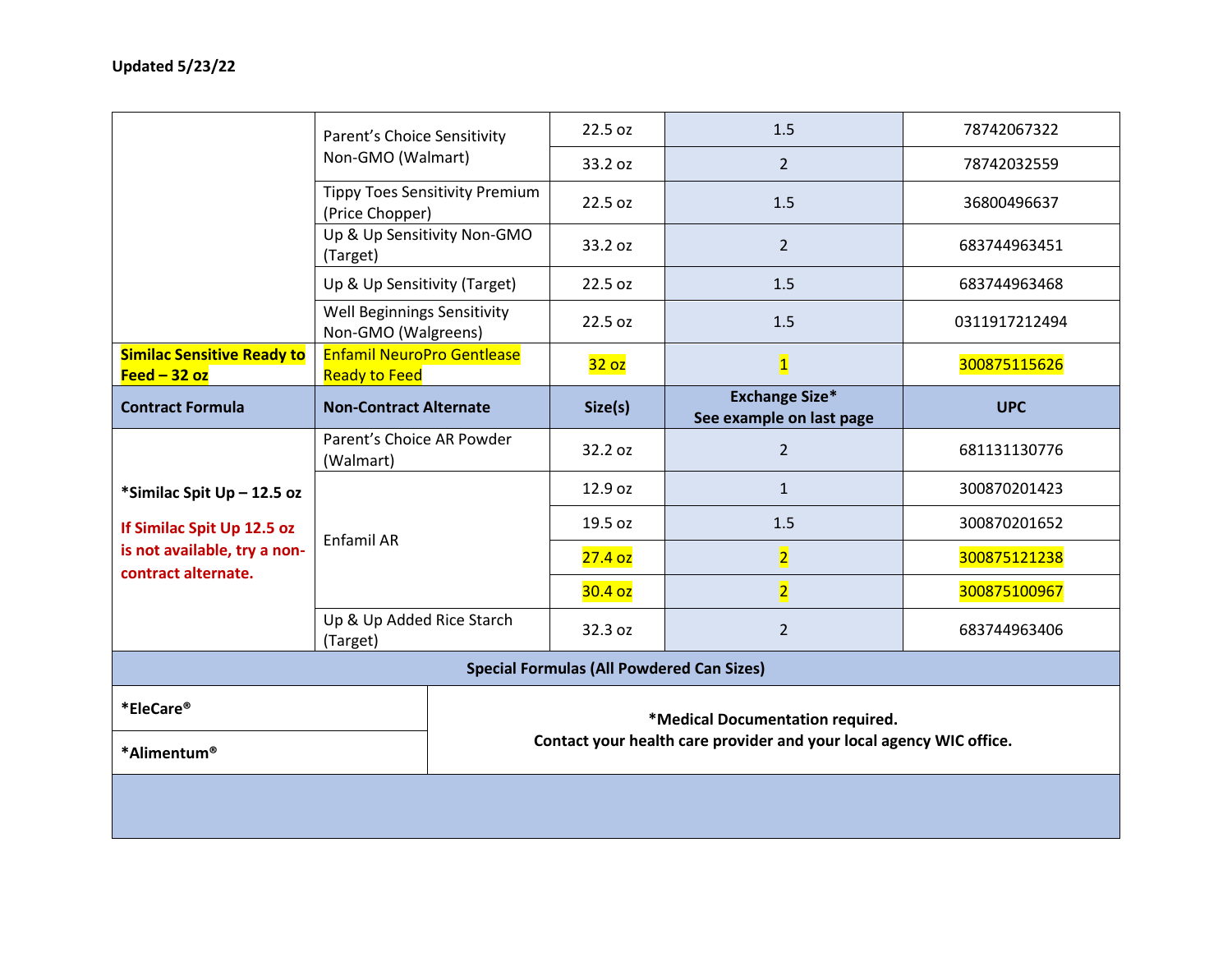| Similac Isomil Soy: Infant Comparable Formulas<br><b>All Powdered Can Sizes</b><br>NOTE: SIMILAC ISOMIL SOY INFANT PRODUCTS ARE NOT INCLUDED IN THE SIMILAC RECALL<br>ALTERNATIVES ARE BEING MADE AVAILABLE TO PURCHASE WITH WIC BENEFITS DUE TO A REPORT OF A POSSIBLE SHORTAGE OF SIMILAC<br>ISOMIL SOY INFANT PRODUCTS. You are able to purchase these alternates if Similac Isomil Soy is not available until August 31, 2022. |                                                                            |                         |              |  |  |  |  |  |
|------------------------------------------------------------------------------------------------------------------------------------------------------------------------------------------------------------------------------------------------------------------------------------------------------------------------------------------------------------------------------------------------------------------------------------|----------------------------------------------------------------------------|-------------------------|--------------|--|--|--|--|--|
| <b>Non-Contract Alternate</b>                                                                                                                                                                                                                                                                                                                                                                                                      | <b>Exchange Size*</b><br>Size(s)<br><b>UPC</b><br>See example on last page |                         |              |  |  |  |  |  |
| Enfamil Prosobee                                                                                                                                                                                                                                                                                                                                                                                                                   | 12.9 oz                                                                    | $\mathbf{1}$            | 300871214415 |  |  |  |  |  |
|                                                                                                                                                                                                                                                                                                                                                                                                                                    | 20.9 oz                                                                    | 1.5                     | 300871214422 |  |  |  |  |  |
| <b>Enfamil Prosobee Ready to Feed</b>                                                                                                                                                                                                                                                                                                                                                                                              | 32 oz                                                                      | $\overline{\mathbf{1}}$ | 300875123645 |  |  |  |  |  |
| <b>Enfamil Prosobee Liquid</b><br>Concentrate                                                                                                                                                                                                                                                                                                                                                                                      | 13 <sub>oz</sub>                                                           | $\overline{\mathbf{1}}$ | 300871195417 |  |  |  |  |  |
| <b>Gerber Good Start Soy</b>                                                                                                                                                                                                                                                                                                                                                                                                       | 12.9 oz                                                                    | $\mathbf{1}$            | 050000035304 |  |  |  |  |  |
| Parent's Choice Soy Baby<br>Formula (Walmart)                                                                                                                                                                                                                                                                                                                                                                                      | 22.0 oz                                                                    | 1.5                     | 078742067407 |  |  |  |  |  |
| Up & Up Infant Formula Soy<br>(Target)                                                                                                                                                                                                                                                                                                                                                                                             | 36.0 oz                                                                    | 2.5                     | 683744962607 |  |  |  |  |  |
| Well Beginnings Soy (Walgreens)                                                                                                                                                                                                                                                                                                                                                                                                    | 22.0 oz                                                                    | 1.5                     | 311917211992 |  |  |  |  |  |

Participants that are unable to find the above products should contact their local agency to void and re-issue benefits if an RTF or concentrate product is available and able to be substituted.

## **EXCHANGE SIZES**

**Please note that due to availability concerns we have added larger container sizes than what is typically WIC approved. If you are purchasing a larger container size, you will notice that your WIC benefits will appear to remove more formula than may be expected. This is due to the container size. You will still receive a similar quantity of formula.**